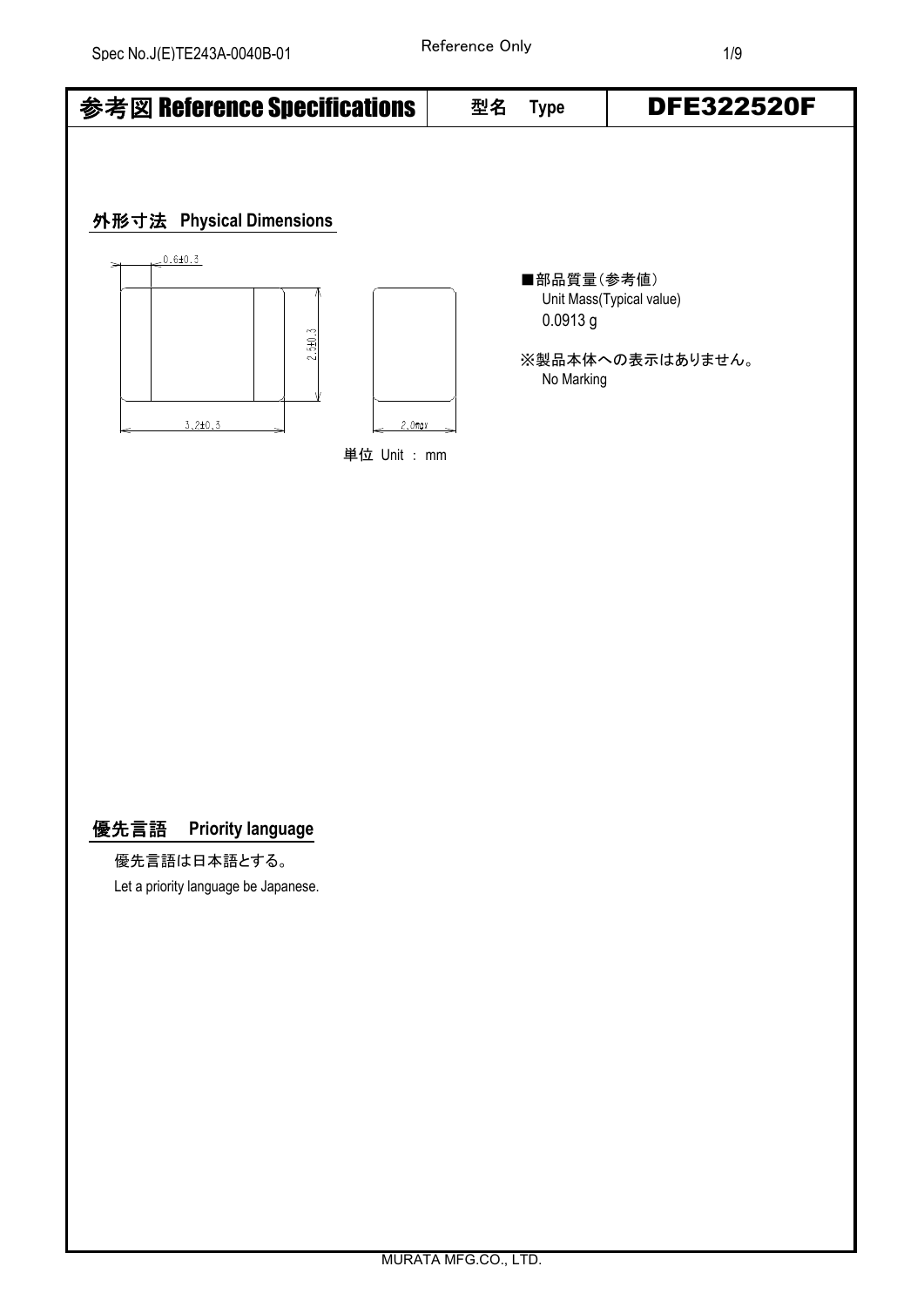# DFE322520F Type 電気的個別性能 Electrical specifications

|                     |                    |           | インダクタンス    | 直流抵抗                | 定格電流                 | 定格電流                 |
|---------------------|--------------------|-----------|------------|---------------------|----------------------|----------------------|
|                     |                    |           | Inductance |                     | (インダクタンス変            | (温度上昇に基づく            |
| 部品番号                | 品番                 | 公称値       | 許容差        |                     | 化に基づく場合)             | 場合)                  |
|                     |                    | Nominal   | Tolerance  | DC.                 | <b>Rated Current</b> | <b>Rated Current</b> |
| Customer's Part No. | Part No.           | Value     |            | Resistance          | Based on             | Based on             |
|                     |                    |           |            |                     | Inductance Change    | Temperature rise     |
|                     |                    | $(\mu H)$ | (96)       | $(m \Omega)$ (Max.) | $(A)$ (Max.)         | $(A)$ (Max.)         |
|                     | DFE322520F-R47M=P2 | 0.47      | ±20        | 16                  | 8.5                  | 6.0                  |
|                     | DFE322520F-1R0M=P2 | 1.0       | ±20        | 19                  | 6.7                  | 5.4                  |
|                     | DFE322520F-1R5M=P2 | 1.5       | ±20        | 29                  | 5.2                  | 4.0                  |
|                     | DFE322520F-2R2M=P2 | 2.2       | ±20        | 40                  | 4.4                  | 3.3                  |

| (1)インダクタンス                                                                                                 | : LCRメータ 4284A(KEYSIGHT)または同等品により測定。(測定周波数 1MHz 、レベル 0.5V)                                                                                                                           |  |  |
|------------------------------------------------------------------------------------------------------------|--------------------------------------------------------------------------------------------------------------------------------------------------------------------------------------|--|--|
| Inductance                                                                                                 | : Measured with a LCR meter 4284A(KEYSIGHT) or equivalent. (Test Freq. 1MHz, Level 0.5V)                                                                                             |  |  |
| (2) 直流抵抗                                                                                                   | : 抵抗計 3541(HIOKI)または同等品により測定。                                                                                                                                                        |  |  |
| DC Resistance                                                                                              | : Measured with a Resistance Hitester 3541(HIOKI) or equivalent.                                                                                                                     |  |  |
| (3) 定格電流                                                                                                   | : 定格電流(インダクタンス変化に基づく場合)又は定格電流(温度上昇に基づく場合)の<br>何れか小さい方の直流電流値とします。                                                                                                                     |  |  |
| <b>Rated Current</b>                                                                                       | : Value defined when DC current flows and Rated Current (Based on Inductance change)<br>or when DC current flows and Rated Current (Based on Temperature rise) whichever is smaller. |  |  |
| ・定格電流                                                                                                      | : 定格電流(インダクタンス変化に基づく場合)とはインダクタンスが初期値より30%低下した時の                                                                                                                                      |  |  |
| (インダクタンス変化に基づく場合)                                                                                          | 電流値。                                                                                                                                                                                 |  |  |
| - Rated Current                                                                                            | : The saturation allowable DC current value is specified when the decrease of the                                                                                                    |  |  |
| (Based on Inductance change)                                                                               | initial Inductance value at 30%.                                                                                                                                                     |  |  |
| ・定格電流                                                                                                      | : 定格電流(温度上昇に基づく場合)とは、試験基板(6層基板)に実装したインダクタに直流を                                                                                                                                        |  |  |
| (温度上昇に基づく場合)                                                                                               | 流した時の製品温度上昇が 40℃ に達する電流値。                                                                                                                                                            |  |  |
| - Rated Current                                                                                            | : Rated Current (Based on Temperature rise) is specified when temperature of the                                                                                                     |  |  |
| (Based on Temperature rise)                                                                                | inductor on our PCB(6 layers) for test purpose is raised 40°C by DC current.                                                                                                         |  |  |
| (4) 絶対最大電圧                                                                                                 | :絶対最大電圧は20V DC です。                                                                                                                                                                   |  |  |
| Withstand voltage                                                                                          | : Withstand voltage 20V DC.                                                                                                                                                          |  |  |
| *特に指定がない限り、測定は標準状態で行う。<br>Unless otherwise specified, measurements are the standard atmospheric condition. |                                                                                                                                                                                      |  |  |

MURATA MFG.CO., LTD.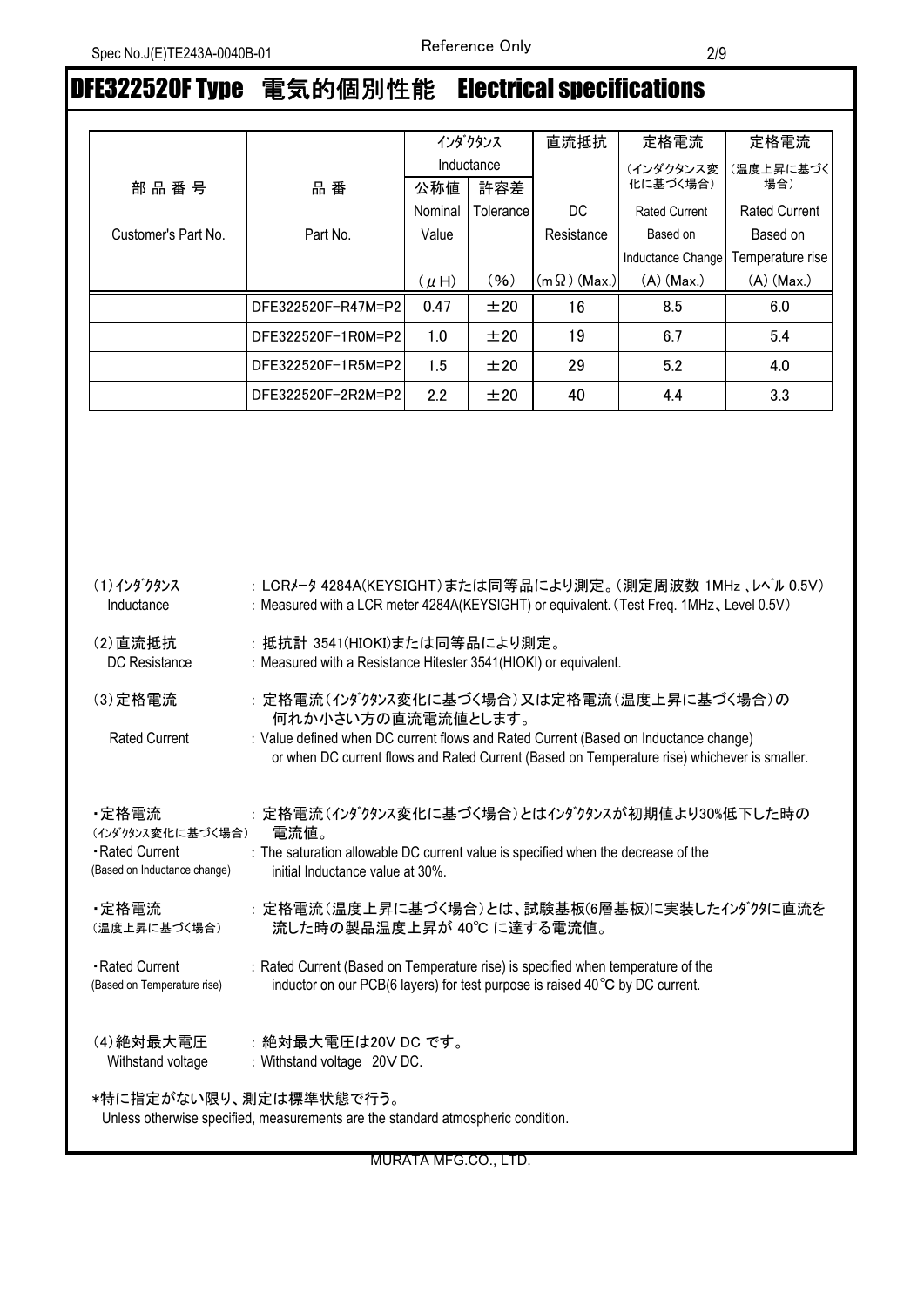$\overline{\phantom{a}}$ 

ī

|   | <b>DFE322520F Type</b>                    | 一般仕様                                                                | <b>General Specifications (1/3)</b>                                                                                                                                                                                                                                                               |
|---|-------------------------------------------|---------------------------------------------------------------------|---------------------------------------------------------------------------------------------------------------------------------------------------------------------------------------------------------------------------------------------------------------------------------------------------|
|   | 項目<br>Item                                | 規格 Specification                                                    | 条件 Condition                                                                                                                                                                                                                                                                                      |
| 1 | たわみ強度<br>Bending test                     | 初期値に対する<br>Lの変化率 ± 10%以内                                            | 矢印の方向に曲げ幅 2mmになるまで毎秒約 0.5mmの速さで<br>加圧し 30±5秒間保持する。                                                                                                                                                                                                                                                |
|   |                                           | Change from an initial value<br>within $\pm$ 10%<br>$L \rightarrow$ | Apply pressure gradually in the direction of the arrow at a rate of about<br>0.5mm/s until bent depth reaches 2mm and hold for 30 $\pm$ 5 s.<br>Pressing device<br>加圧治具<br>R340<br>基板 Board: 40 × 100mm<br>厚さ Thickness: 1.0mm<br>$\overline{\mathsf{J}_{\mathsf{Spec\,imen}}\mathsf{\mu}}$<br>試料 |
|   |                                           |                                                                     | 45*2<br>$45^{*2}$                                                                                                                                                                                                                                                                                 |
|   | 2 固着強度<br>Adhesion strength               | 初期値に対する<br>Lの変化率 ± 10%以内                                            | R0.5の押し治具を使用して、矢印の方向に<br>Specimen<br>1st 10N<br>静荷重を加え60±5秒間保持する。<br>試料<br>測定は、荷重を取り去った後に行なう。<br>2nd 8N                                                                                                                                                                                           |
|   |                                           | Change from an initial value<br>within $±10\%$<br>L ÷               | A static load using a R0.5 pressing tool shall be applied<br>to the body of the specimen in the direction of the arrow and<br>shall be hold for 60±5 s. Measure after removing pressure.                                                                                                          |
| 3 | 耐振性<br>Vibration                          | 初期値に対する<br>Lの変化率 ± 10%以内                                            | 掃引の割合 10~55~10Hz/分、全振幅 1.5mm<br>X・Y・Z 方向に各 2時間(計 6時間)加える。                                                                                                                                                                                                                                         |
|   |                                           | Change from an initial value<br>within $\pm$ 10%<br>Listonia        | The specimen shall be subjected to a vibration of 1.5mm<br>amplitude, sweep frequency $10 \sim 55$ Hz $(10$ Hz to $55$ Hz to $10$ Hz<br>in a period of one minute) for 2 h in each of $3(X, Y, Z)$ axes.                                                                                          |
| 4 | 耐衝撃性<br>Mechanical shock                  | 初期値に対する<br>Lの変化率 ± 10%以内                                            | : 1962 m/s <sup>2</sup><br>加速度 Peak acceleration<br>作用時間 Duration of pulse<br>: 6 ms<br>3方向に各 3回(計 9回)<br>: $3$ times in each of $3(X, Y, Z)$ axes.                                                                                                                                               |
|   |                                           | Change from an initial value<br>within $±10\%$<br>L ÷               | Three successive shock shall be applied in the perpendicular<br>direction of each surface of the specimen.                                                                                                                                                                                        |
| 5 | 自由落下試験<br>Free fall test                  | 初期値に対する<br>Lの変化率 ± 10%以内                                            | 供試品を取り付けた試験基板を、質量 500g の治具に<br>取り付け,高さ100cm から堅い木版上に、互いに垂直<br>な3方向に、各3回(計9回)自然落下させる。                                                                                                                                                                                                              |
|   |                                           | Change from an initial value<br>within $±10\%$                      | The specimen must be fixed on test board. It must be equipped with<br>instruments of which weight is 500g. Then it shall be fallen freely<br>from 100cm height to rigid wood 3 times in each of three axes.                                                                                       |
|   | 6 はんだ付け性<br>Solder ability                | 浸漬した電極面の 90%<br>以上新しいはんだで覆わ<br>れている事。                               | 電極に常温にてフラックスを塗布し下記条件にて<br>プリヒート後試料全体をはんだ槽に浸漬する。                                                                                                                                                                                                                                                   |
|   |                                           | New solder shall cover<br>90% minimum of the surface<br>immersed.   | Electrode shall be immersed in flux at room temperature<br>and then shall be immersed in solder bath after preheat.<br>・はんだ付け Soldering<br>$245 \pm 5^{\circ}C$ , $3 \pm 0.5s$                                                                                                                    |
|   | はんだ耐熱性<br>Resistance to<br>soldering heat | 初期値に対する<br>Lの変化率 ± 10%以内                                            | 試験方法 Test method<br>リフローはんだ Reflow soldering method<br>$150 \sim 180^{\circ}$ C, $90 \pm 30$ s<br>・プリヒート Preheat<br>• ピーク温度 Peak temp. 250(+5,-0) °C (230 °Cmin, 30 ± 10 s)<br>試料を板厚0.8mmガラスエポキシ基板に置き、上記<br>条件にてリフロー炉を2回通す。                                                                       |
|   |                                           | Change from an initial value<br>within $\pm$ 10%<br>L to            | The specimen shall be subjected to the reflow process<br>under the above condition 2 times.<br>Test board shall be 0.8 mm thick. Base material shall<br>be glass epoxy resin.<br>測定 Measurement<br>常温常湿中に1時間放置後測定。                                                                                |
|   |                                           |                                                                     | The specimen shall be stored at standard atmospheric<br>conditions for 1 h in prior to the measurement.                                                                                                                                                                                           |

MURATA MFG.CO., LTD.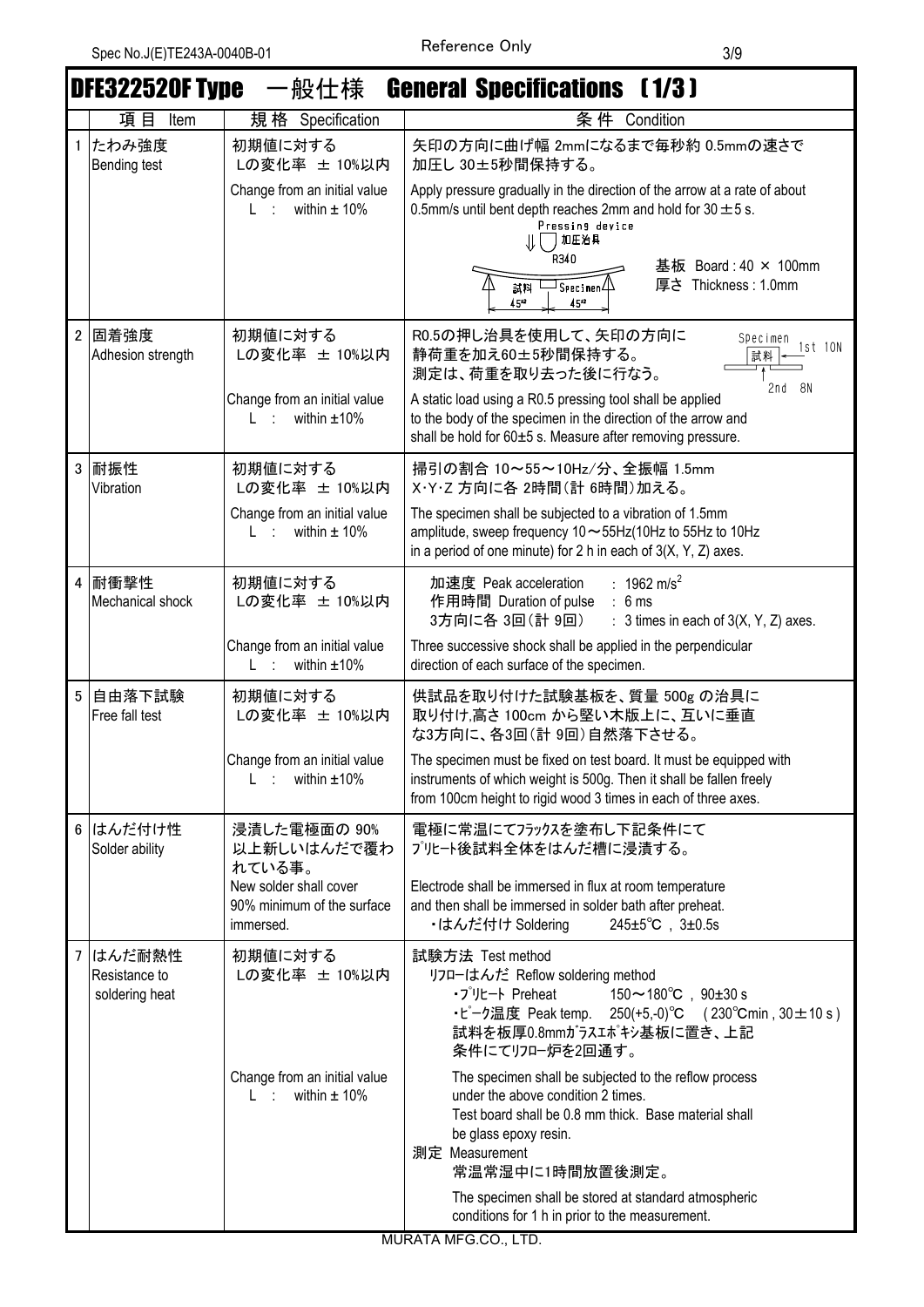|   | DFE322520F Type 一般仕様 General Specifications 〔2/3〕 |                                                                     |                                                                                                                                                                                                                                                                                                                  |  |
|---|---------------------------------------------------|---------------------------------------------------------------------|------------------------------------------------------------------------------------------------------------------------------------------------------------------------------------------------------------------------------------------------------------------------------------------------------------------|--|
|   | 項目<br>Item                                        | 規格 Specification                                                    | 条件 Condition                                                                                                                                                                                                                                                                                                     |  |
| 8 | 耐寒性<br>Low temperature                            | 初期値に対する<br>Lの変化率 ± 10%以内                                            | 温度-40±3℃中に 500±12時間放置後常温常湿中に<br>1時間放置し、1時間以内に測定。                                                                                                                                                                                                                                                                 |  |
|   |                                                   | Change from an initial value<br>L : within $\pm$ 10%                | The specimen shall be stored at a temperature of -40 $\pm$ 3 $^{\circ}$ C<br>for 500±12 h. Then it shall be stabilized under standard<br>atmospheric conditions for 1 h before measurement.<br>Measurement shall be made within 1 h.                                                                             |  |
| 9 | 耐熱性<br>Dry heat                                   | 初期値に対する<br>Lの変化率 ± 10%以内                                            | 温度+125±2℃中に 500±12時間放置後常温常湿中に<br>1時間放置し、1時間以内に測定。                                                                                                                                                                                                                                                                |  |
|   |                                                   | Change from an initial value<br>within $\pm$ 10%<br>$L \rightarrow$ | The specimen shall be stored at a temperature of 125±2°C<br>for 500±12 h. Then it shall be stabilized under standard<br>atmospheric conditions for 1 h before measurement.<br>Measurement shall be made within 1 h.                                                                                              |  |
|   | 10 耐湿性<br>Damp heat                               | 初期値に対する<br>Lの変化率 ± 10%以内                                            | 温度60±2℃、湿度90~95%中に 500±12時間放置後<br>常温常湿中に1時間放置し、1時間以内に測定。                                                                                                                                                                                                                                                         |  |
|   |                                                   | Change from an initial value<br>L : within $\pm$ 10%                | The specimen shall be stored at a temperature of $60\pm2^{\circ}C$<br>with relative humidity of $90 \sim 95\%$ for $500 \pm 12$ h. Then it shall be<br>stabilized under standard atmospheric conditions for 1 h<br>before measurement. Measurement shall be made within 1 h.                                     |  |
|   | 11 温度サイクル<br>Temperature cycle                    | 初期値に対する<br>Lの変化率 ± 10%以内                                            | -40℃(30分)→常温(2分以内)→125℃(30分)→常温<br>(2分以内)を1サイクルとし、これを 500サイクル行い、<br>常温常湿中に1時間放置し、1時間以内に測定。                                                                                                                                                                                                                       |  |
|   |                                                   | Change from an initial value<br>$L :$ within $\pm 10\%$             | The specimen shall be subjected to 500 continuous cycles<br>of temperature change of -40°C for 30 min and 125°C for<br>30 min with the transit period of 2min or less. Then it shall be<br>stabilized under standard atmospheric conditions for 1 h<br>before measurement. Measurement shall be made within 1 h. |  |
|   | 12 温度特性<br>Temperature drift                      | インダクタンス温度係数<br>1000 ppm/°C 以下                                       | 温度-40~+125℃の間で測定。                                                                                                                                                                                                                                                                                                |  |
|   |                                                   | Inductance temperature coefficient<br>1000 ppm/°C or less           | To be measured in the range of -40 $^{\circ}$ C to 125 $^{\circ}$ C.                                                                                                                                                                                                                                             |  |
|   | 13 使用温度範囲                                         | $-40 \sim +125^{\circ}C$                                            | 自己温度上昇(△T=40℃ max.) を含む.                                                                                                                                                                                                                                                                                         |  |
|   | Operating temperature<br>range                    |                                                                     | Including self temperature rise(⊿T=40°C max.)                                                                                                                                                                                                                                                                    |  |
|   | 14 保存温度範囲                                         | $-40 \sim +85^{\circ}C$                                             |                                                                                                                                                                                                                                                                                                                  |  |
|   | Storage temperature<br>range                      |                                                                     |                                                                                                                                                                                                                                                                                                                  |  |
|   |                                                   |                                                                     |                                                                                                                                                                                                                                                                                                                  |  |
|   |                                                   |                                                                     |                                                                                                                                                                                                                                                                                                                  |  |
|   |                                                   |                                                                     |                                                                                                                                                                                                                                                                                                                  |  |
|   |                                                   |                                                                     |                                                                                                                                                                                                                                                                                                                  |  |
|   |                                                   |                                                                     |                                                                                                                                                                                                                                                                                                                  |  |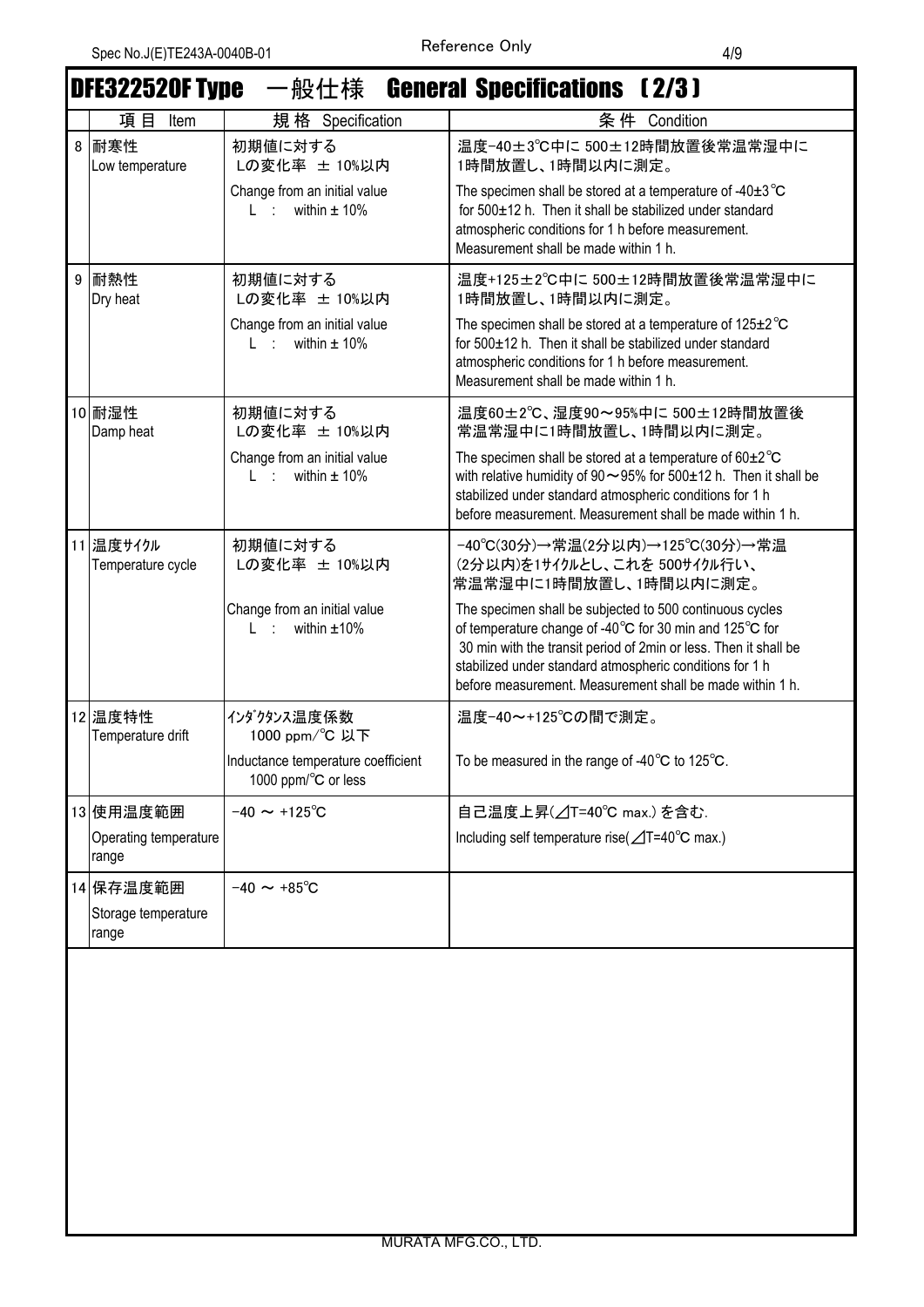## DFE322520F Type 一般仕様 General Specifications 〔3/3〕

#### 標準状態 **Standard atmospheric conditions**

 特に指定が無い限り、測定は常温(温度 5~35℃)、常湿(湿度45~85%)、常気圧(気圧86~106kPa)にて行う。 ただし、判定に疑義を生じた場合は温度20±2℃、湿度65±5%、気圧86~106kPaにて行う。

 Unless otherwise specified, the standard range of atmospheric conditions in making measurements and test as follows; Ambient temperature : 5℃ to 35℃, Relative humidity : 45% to 85%, Air pressure : 86kPa to 106kPa If more strict measurement is required, measurement shall be made within following limits;

Ambient temperature : 20±2<sup>°</sup>C , Relative humidity : 65±5% , Air pressure : 86kPa to 106kPa

#### リフローはんだ条件 **Reflow soldering condition**





Reflow times : 2 times max

250 <sup>+5</sup> t Reflow times : 2 times max<br>0 \* リフロー炉の熱源には、遠赤外線を推奨致します。 熱源としてハロゲンランプを使用されますと、輻射熱が 高く、耐熱範囲を超える場合があり推奨できません。

> We recommend infrared ray as heat source of reflow bath. However halogen lamp shall be used, side heat will be beyond range of resistance heat, so we can't recommend it.

### 推奨パターン図 **Recommended PCB pattern**



単位 Unit : mm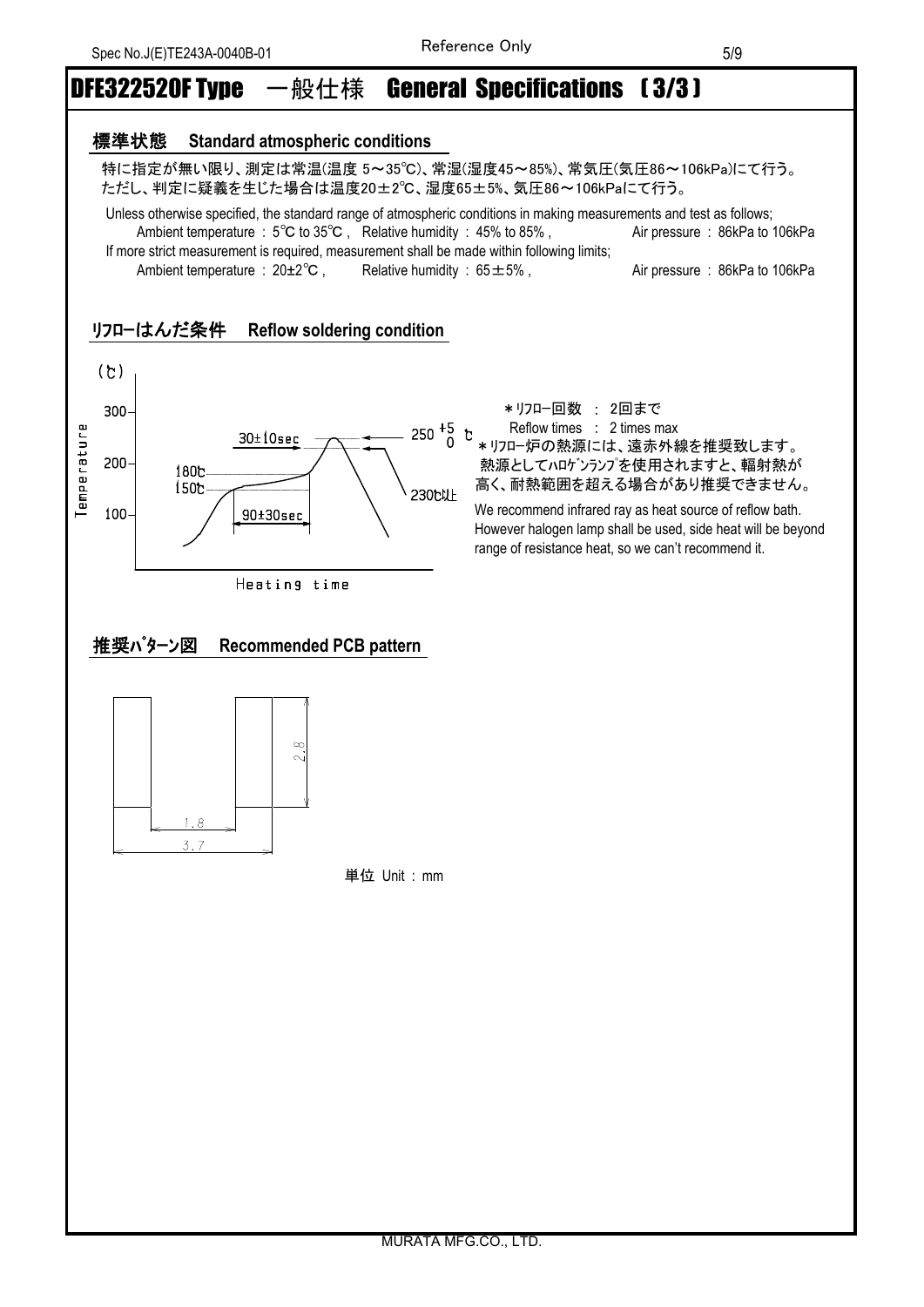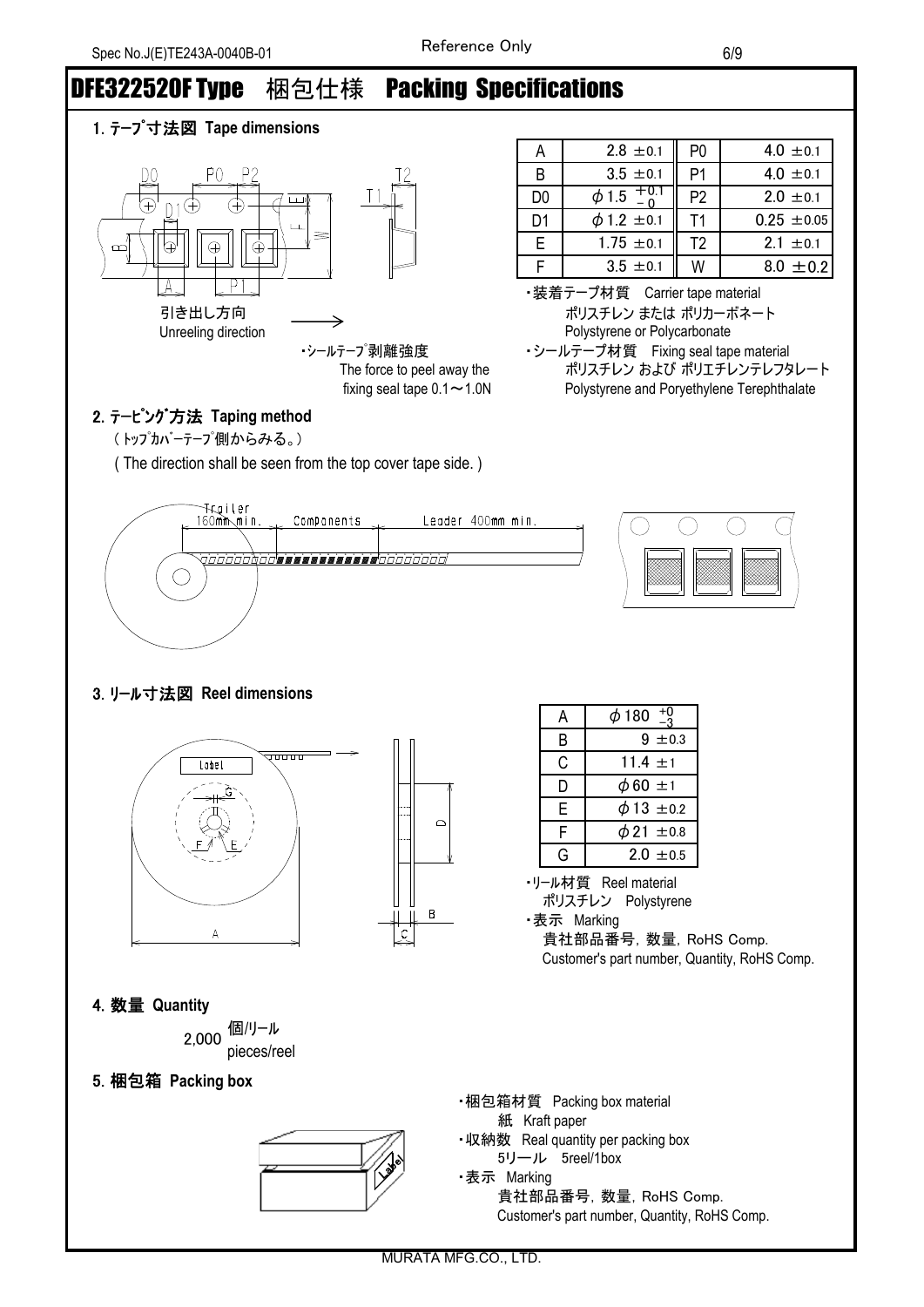# DFE322520F Type 注意事項 Precautions

### 使用上の注意事項(安全対策) Notice

| 1, 樹脂コーティング Resin coating<br>製品を樹脂で外装される場合、樹脂のキュアストレスが強いとインダクタンスが変化したり製品の性能に<br>影響を及ぼすことがありますので、樹脂の選択には十分ご注意下さい。また、実装された状態での信頼性評<br>価を実施下さい。<br>The inductance value may change and/or it may affect on the product's performance due to high<br>cure-stress of resin to be used for coating / molding products. So please pay your careful attention when you select resin.<br>In prior to use, please make the reliability evaluation with the product mounted in your application set.                                                                                                                                                                                                                                           |
|-------------------------------------------------------------------------------------------------------------------------------------------------------------------------------------------------------------------------------------------------------------------------------------------------------------------------------------------------------------------------------------------------------------------------------------------------------------------------------------------------------------------------------------------------------------------------------------------------------------------------------------------------------------------------------------------------------------------------------------|
| 2,この商品は、従来形のコイルに比べ、絶縁抵抗が低いため、ご使用にあたり注意が必要です。<br>This product employs a core with low insulation resistance. Pay strict attention when use it.<br>a)コイルの下には電極部を除きスルーホールやパターンの設置をお避け下さい。<br>Do not make any through holes and copper pattern under the coil.<br>except a copper pattern to the electrode.<br>b)コイルに他の部品が触れない様にご設計をお願いします。<br>Design/mount any components not to contact this product.                                                                                                                                                                                                                                                                                                                                 |
| 3, 定格上の注意 Caution(Rating)<br>定格電流を超えてのご使用は避けてください。定格電流を超えて使用しますと、当製品は発熱し、<br>ワイヤー間のショート、断線あるいははんだが溶けて部品が脱落する恐れがあります。<br>Do not exceed maximum rated current of the product. Thermal stress may be transmitted to the product and<br>short/open circuit of the product or falling off the product may be occurred.                                                                                                                                                                                                                                                                                                                                                                                                                   |
| 4, 温度上昇 Temperature Rise<br>コイルの温度はご設計環境で大きく変わります。<br>熱設計には充分ご注意をされ温度保証範囲でのご設計をお願いします。<br>Temperature rise of power choke coil depends on the installation condition in end products.<br>It shall be confirmed in the actual end product that temperature rise of power choke coil is in the limit<br>specified temperature class.                                                                                                                                                                                                                                                                                                                                                                                                  |
| 5, 腐食性ガス Corrosive gases<br>腐食性ガス(イオウ系ガス[硫化水素、二酸化イオウなど]、塩素、アンモニア、など)の環境にさらされる、<br>または前記腐食性ガス環境下にさらされたオイルなど(切削油、シリコーン油等)と接触した場合に、<br>製品電極の腐食などによって特性劣化または劣化からオープンに至る可能性がありますので、<br>ご使用はお避けください。なお、当環境下でのご使用について弊社は一切の責任を負いません。<br>Please refrain from use since contact with environments with corrosive gases<br>(sulfur gas [hydrogen sulfide, sulfur dioxide, etc.], chlorine, ammonia, etc.) or oils (cutting oil, silicone oil, etc.)<br>that have come into contact with the previously stated corrosive gas environment will result in deterioration of product quality<br>or an open from deterioration due to corrosion of product electrode, etc.<br>We will not bear any responsibility for use under these environments. |
|                                                                                                                                                                                                                                                                                                                                                                                                                                                                                                                                                                                                                                                                                                                                     |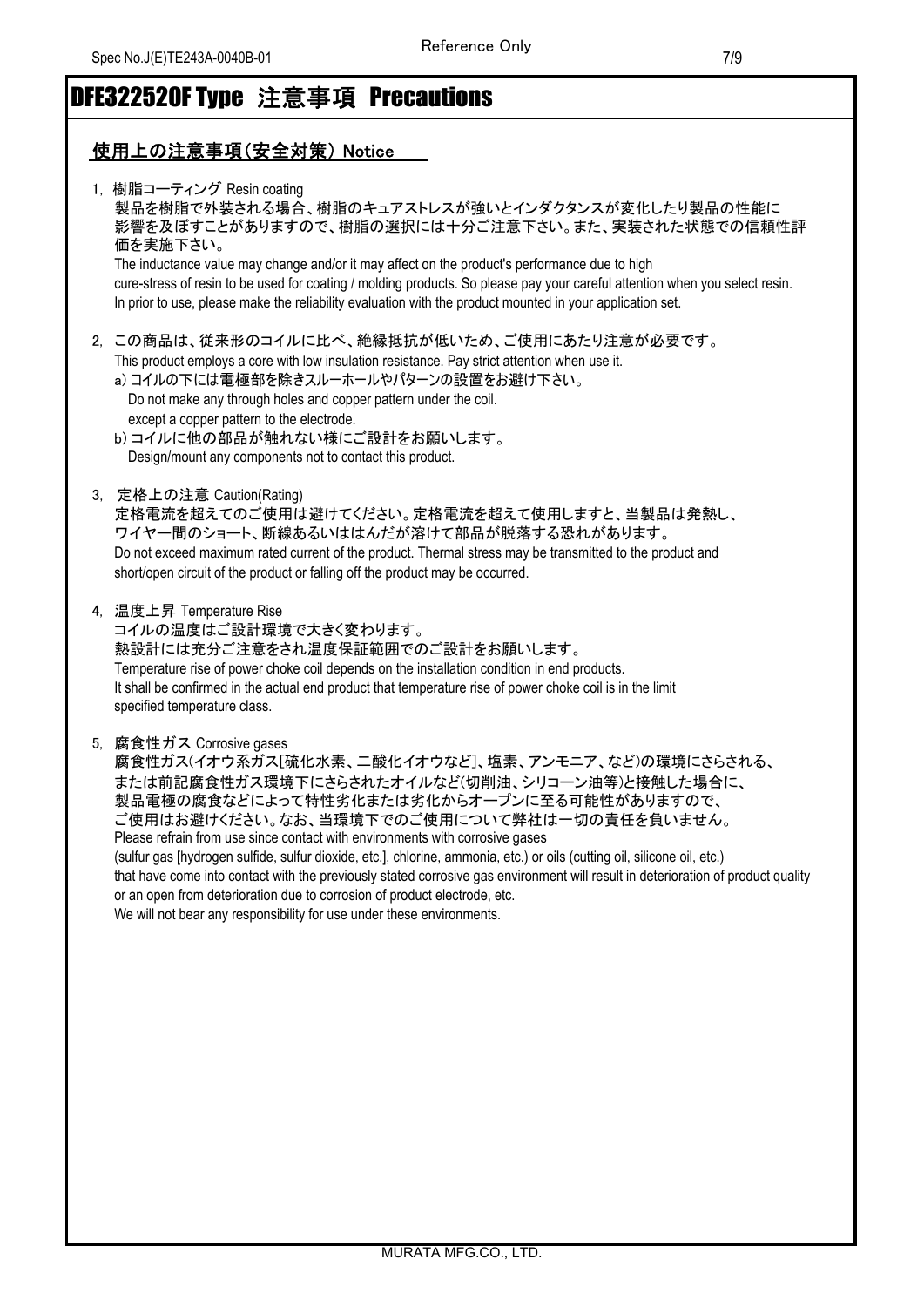## DFE322520F Type 注意事項 Precautions

### 使用上の注意事項(安全対策) Notice

| 6, 保管 · 運搬 Storage and Handling Requirements                                                                  |
|---------------------------------------------------------------------------------------------------------------|
| 1, 保管期間 Storage Period                                                                                        |
| 納入後、6ヶ月以内にご使用下さい。                                                                                             |
| なお、6ヶ月を超える場合は、はんだ付け性をご確認の上ご使用ください。                                                                            |
| Use the products within 6 months after delivered.                                                             |
| Solderability should be checked if this period is exceeded.                                                   |
| 2, 保管方法 Storage Conditions                                                                                    |
| ・当製品は、温度-10℃~+40℃、相対湿度15%~85%で、且つ、急激な温湿度の変化の                                                                  |
| ない室内で保管ください。                                                                                                  |
| 硫黄・塩素ガス・酸など腐食性ガス雰囲気中で保管されますと、電極が酸化し、はんだ付け性不良が                                                                 |
| 生じたり、製品の巻線部分が腐食する等の原因となります。                                                                                   |
| ・バルクの状態での保管は避けてください。バルクでの保管は製品同士あるいは製品と他の部品が                                                                  |
| 衝突し、コアカケや断線を生じることがあります。                                                                                       |
| ・湿気、塵などの影響を避けるため、床への直置は避けパレットなどの上に保管ください。                                                                     |
| ・直射日光、熱、振動などが加わる場所での保管は避けてください。                                                                               |
| • Products should be stored in the warehouse on the following conditions.                                     |
| Temperature : -10 $\sim$ 40°C                                                                                 |
| Humidity: 15 to 85% relative humidity No rapid change on temperature and humidity                             |
| Don't keep products in corrosive gases such as sulfur,                                                        |
| chlorine gas or acid, or it may cause oxidization of electrode, resulting in poor solderability.              |
| • Products should not be stored on bulk packaging condition to prevent the chipping of the core and the       |
| breaking of winding wire caused by the collision between the products.                                        |
| • Products should be stored on the palette for the prevention of the influence from humidity, dust and so on. |
| Dreducte chauld he eternd in the warehouse without heat chaok, vibration, direct qualisht and ee an           |

• Products should be stored in the warehouse without heat shock, vibration, direct sunlight and so on.

3, 運搬 Handling Condition

過度の振動、衝撃は製品の信頼性を低下させる原因となりますので、取り扱いには充分注意をお願い します。

Care should be taken when transporting or handling product to avoid excessive vibration or mechanical shock.